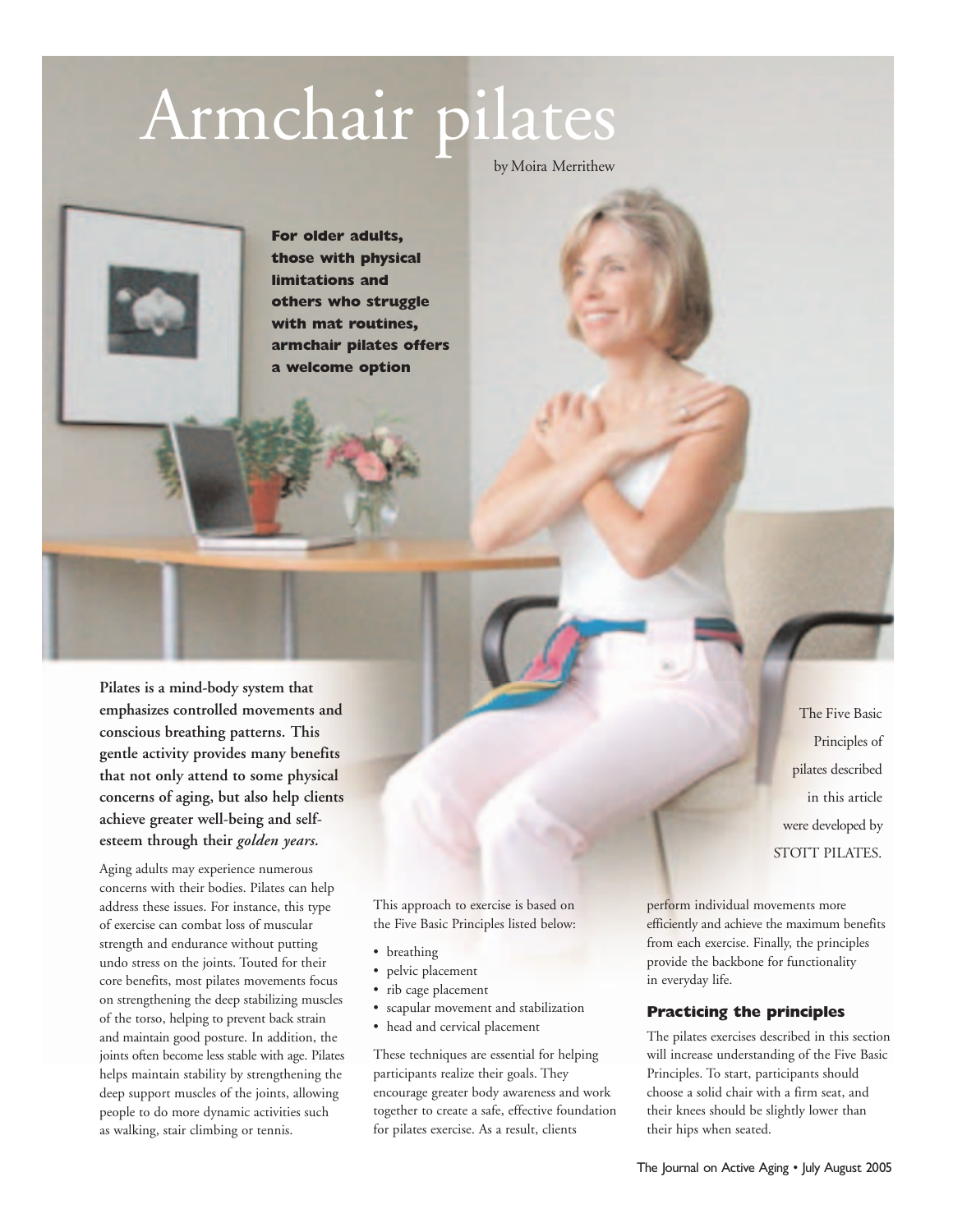## *Principle 1: breathing*

Many people are unaware of their breathing patterns and tend to breathe in a shallow manner. Breathing more deeply, particularly during pilates, fully oxygenates the blood, helps prevent unnecessary tension, activates the deep torso stabilizer muscles, and helps focus the mind on what the body is doing. Breathing into the lower lobes of the lungs increases power, as the exercise below shows.

#### *Sample exercise:*

Sit as tall as you can near the front of your chair, keeping your feet flat on the floor.

- 1. Breathe in through your nose and out through a slightly pursed lip. As you do this, keep your shoulders relaxed—don't let them rise. Breathe in and out 5 times.
- 2. Continue to breathe as you try to contract your pelvic floor. This helps you reach the deepest layer of your stomach muscles, which help support your lower back. Repeat 5 times.
- 3. Place your hands at your waist like a girdle. Breathe in. As you breathe out, draw up the pelvic floor and try to tighten your stomach without allowing the spine to move. Repeat 5 times. (Feel this abdominal engagement. This is the position you should be in to begin each exercise.)
- 4. Still with your hands at your waist, breathe in. As you breathe out, draw up the pelvic floor and try to squeeze your legs together, as if you had a tennis ball between your thighs. Repeat 5 times.

For the rest of these exercises, clients should breathe in through the nose and out through the mouth, as well as tighten the stomach muscles before starting each movement.

## *Principle 2: pelvic placement*

Back pain and strain and postural problems become more common with age. Pilates can help minimize back pain and achieve optimal posture, while maintaining the natural curves of the spine.

The position of the pelvis dictates the position of the lower back. Being able to support the pelvis in a neutral position keeps strain off the lower back. Furthermore, it takes abdominal strength to move away from neutral as the spine bends, and to return to this position. The following

exercise promotes awareness of the spine and how the abdominal muscles, in tandem with the deep spinal muscles, help keep the spine healthy.

#### *Sample exercise:*

Sit against the back of your chair, keeping your feet flat on the floor. Place a solid pillow behind your back, if necessary. Sit up on your sit bones, so that your lower back has a natural curve (neutral) and is not pressed into the chair or pillow behind you. Think of lengthening your ears away from your shoulders. Keep your shoulders relaxed.

- 1. Keep your spine neutral as your breathe in.
- 2. Breathe out as you contract your abdominal muscles and press your lower back into the pillow. Try to stay sitting as tall as possible and allow the movement to originate from your abdominals. Breathe in and return to neutral. Repeat 5 times.

## *Principle 3: head and cervical placement*

Ideally, the neck (cervical spine) should hold its natural curve, with the head balanced directly above the shoulders when sitting in a neutral position. Excessive bending and rotation of the neck in any direction can put stress on the joints and lead to neck problems. One way to ensure participants stay within safe limits during exercise is to notice the focus of their eyes, as described below.

## *Sample exercise:*

Sit near the front of your chair, your spine and pelvis as neutral as you can, feet flat on the floor.

- 1. Sit tall, abdominal muscles tightened. Breathe in. As you breathe out, allow your eye level to drop to your knees as you lower your head. Avoid looking directly to the floor, as you will then be bending your neck too much. Breathe in and lift your head and eyes back to neutral. Repeat 5 times.
- 2. Sit tall, abdominal muscles tightened. Breathe in. As you breathe out, turn to look toward the right shoulder. Breathe in and return to starting position. Repeat on other side. Repeat entire sequence 3 times each side.

## *Principle 4: scapular movement and stabilization*

As the shoulder blades move with the arms, stability is important. Weakened muscles in the shoulder blade area can easily lead to neck and shoulder tension. Also, if the shoulder blades become rigid and lack mobility, pressure can build up into the shoulder joints, leading to pain and inflammation. The following exercise helps participants attain optimal shoulder position to minimize this possibility.

#### *Sample exercise:*

Sit near the front of your chair, spine and pelvis as neutral as you can, feet flat on the floor.

To find a good position for your shoulders, place your hands on top of your head (so your fingers touch in the middle), lift your shoulders and open your elbows as wide as you can without changing your neck position. Slide your shoulders down and lower your arms. You should feel open through the front of your shoulders. This is your neutral shoulder position.

- 1. Reach your arms out in front of you at shoulder height. Breathe in. As you breathe out, slide your shoulder blades together; breathe in and bring them back to neutral. Repeat 5 times.
- 2. Reach your arms out in front of you at shoulder height. Breathe in. As your breathe out, slide your shoulder blades away from each other. Breathe in and return to neutral. Repeat 5 times.
- 3. Reach your arms out in front of you at shoulder height. Repeat through the full range of movement you've just completed in the previous 2 exercises: Breathe in and slide the shoulder blades together; breathe out and slide them away from each other. Repeat 5 times.
- 4. Leave your arms by your sides. Breathe in and raise your shoulder blades, being careful not to tense them too much. Breathe out and lower your shoulder blades to neutral. Repeat 5 times.
- 5. Leave your arms by your sides. Breathe in and slide your shoulder blades down, being careful not to tense them too much. Breathe out and raise them to neutral. Repeat 5 times.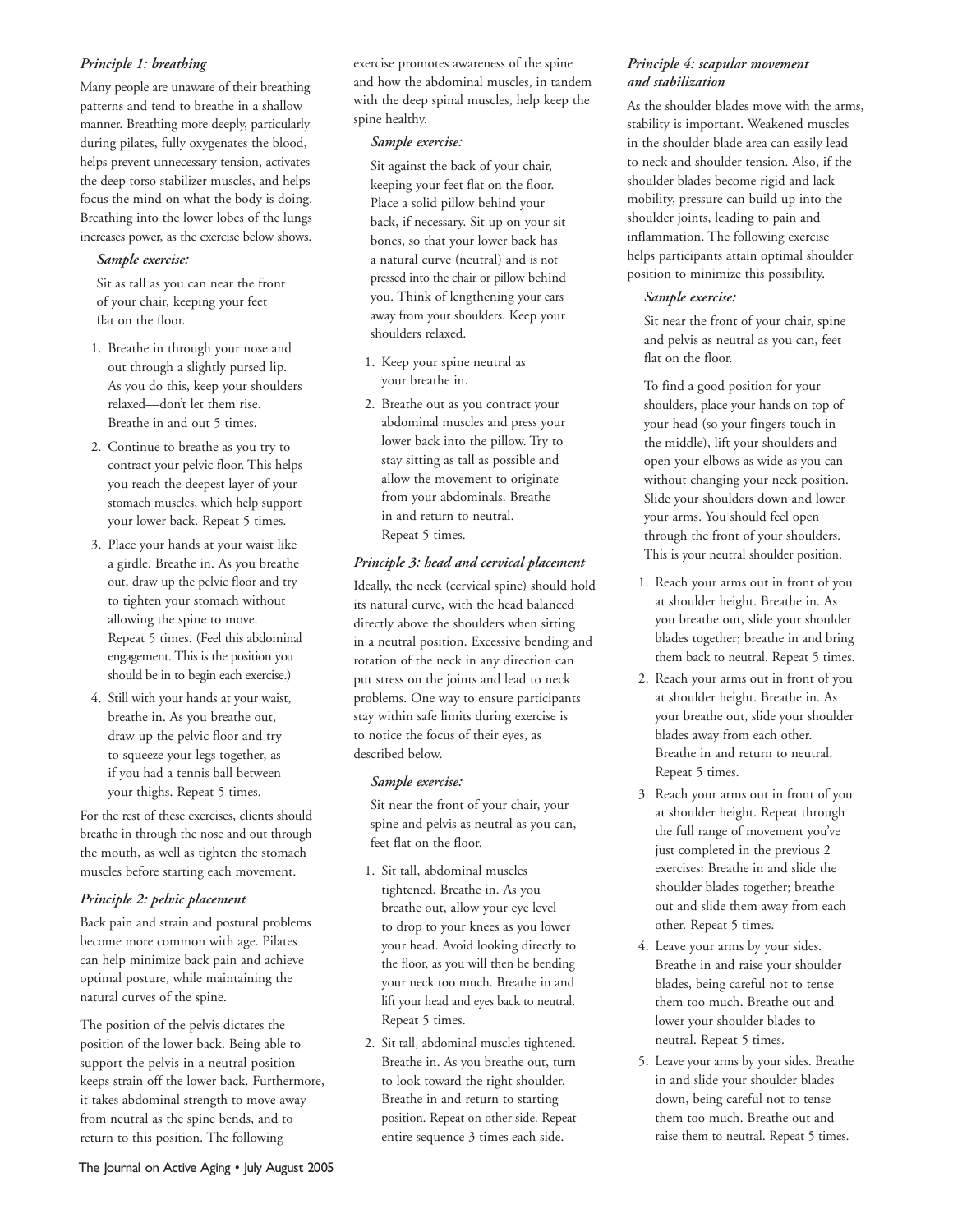6. Go through the full range of movement you've just completed in the previous 2 exercises: Slide your shoulder blades up toward yours ears and then carefully down. Avoid pressing down too much. Repeat 5 times.

Roll your shoulders to get rid of any tension.

## *Principle 5: rib cage placement*

Losing strength in the upper middle back (thoracic spine) can worsen lower back or neck tension, as the rib cage position directly affects the spine. Quite often the rib cage will lift up as an individual tries to sit tall or raise an arm. This flattens out the thoracic spine. Alternatively, the rib cage may drop down and give the appearance of an excessive curve in the upper middle back. When sitting or standing, it is best to have the rib cage directly above the pelvis.

#### *Sample exercise:*

Sit near the front of your chair, spine and pelvis as neutral as you can, feet flat on the floor, arms down by your sides.

- 1. Arm scissors: Breathe in. Breathe out as you raise your right arm in front of you, being careful not to raise your rib cage. Repeat with the left arm. Alternate 3 times each side.
- 2. Arm circles: Breathe in and raise both arms in front of you, being careful not to raise your rib cage. Breathe out as you open your arms wide and lower them. Repeat 5 times.

# **Incorporating the principles**

Once people grasp the Five Basic Principles from the above movements, they can try the armchair pilates practice presented here, which incorporates these techniques. Performing exercises such as these correctly on a regular basis (3 times per week is recommended) can help do the following:

- improve the circulatory system through movement
- improve postural strength
- increase musculoskeletal strength and joint range of motion
- maintain functional ability

Pilates also connects the mind and body. Combined, these benefits make pilates an ideal form of exercise for older adults. $\mathcal D$ 

Former professional dancer Moira Merrithew, co-founder of STOTT PILATES, was trained and certified at Joseph Pilates' original studio in New York. Together with a team of health professionals, she has spent years refining the original pilates mind-body method of exercise to include modern principles of anatomy and exercise science. Merrithew is the featured performer and co-creator of more than 60 STOTT PILATES videos, the author of numerous technical manuals and published articles, and a sought-after presenter and media personality. More information is available at www.stottpilates.com.

# **Armchair pilates practice**

The exercises provided in this section incorporate the basic principles of pilates described on the previous pages. As with any exercise program, participants should consult a doctor before performing this routine.

**Contraindications:** Seated exercise may be contraindicated for clients with intervertebral disc problems or a history of these problems. People with osteoporosis should not perform the Spine Twist, Spine Stretch Forward and Mermaid exercises; these movements may also be contraindicated for those with intervertebral disc problems or a history of these problems. Individuals should seek the advice of a physician.









# **A. Spine Twist**

Sit near the front of your chair, spine and pelvis as neutral as you can, feet flat on the floor.

Cross your arms in front of you. Breathe in. Breathe out as you rotate your upper body to one side, contracting your abdominals. Breathe in to stay; breathe out to return to center. Repeat other side. Repeat 3 times on each side.

Repeat the exercise, this time placing your left hand on your left shoulder and your right hand on your right shoulder.